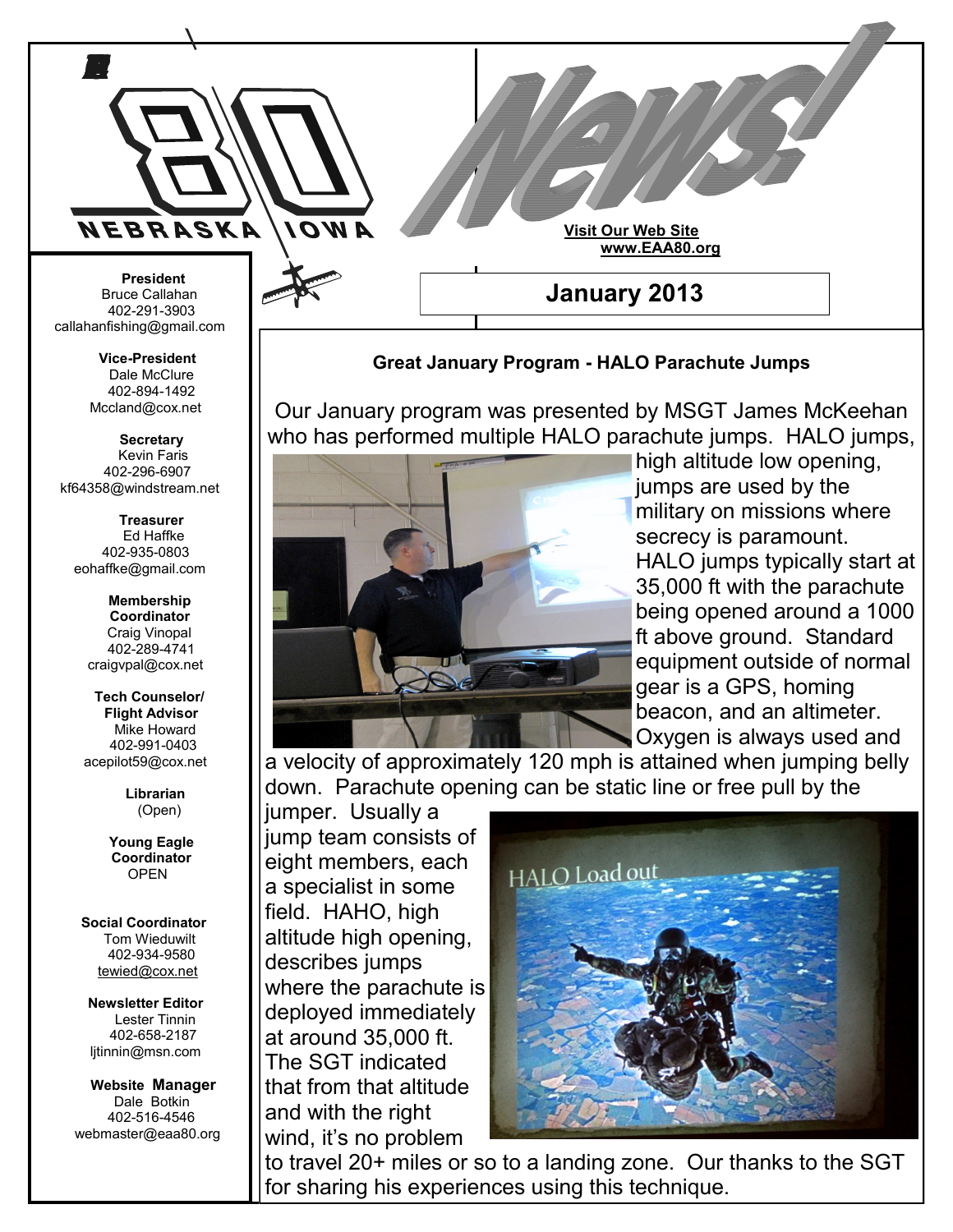## *February Meeting Time and Program*

**The February program will be held on February 11, 2013 at Hanger One, Millard Airport, 7:00 pm. A member, recently retired from military, Rod de Zafra has volunteered to share with us his experiences flying Harriers in the Marines and give us a brief on VSTOL flying. Dale Mc Clure was contacted and setup the program. Plan on being there, sounds interesting.**



## *January Meeting*

**\_\_\_\_\_\_\_\_\_\_\_\_\_\_\_\_\_\_\_\_\_\_\_\_\_**

**After President Tom Mann called the meeting to order at 19:00, MSGT James McKeehan presented his program as detailed on the opening page. We had 33 members and 3 visitors present.**

**Craig Vinopal reminded everyone that 2013 dues are due. Cost is \$25.00.**

**Dale McClure let the members know that there was a young Eagles function scheduled for Saturday, January 19th, at 10:30 am, at Millard. The chapter was asked to fly 6 to 8 boy scouts. Well as usual, our members rose to the occasion, and Tom Ostlund, Kevin Farris, and Ed Haffke showed up and helped Dale fly the scouts, while Dick Austin, T.W., and Lester Tinnin did ground crew duties and whatever else needed doing. Even** 

**though Don Meyer's aircraft was not available because of being in the shop for an annual, he showed up to provide moral support. The flying was a success and Dale offers his thanks to all.**

 **\_\_\_\_\_\_\_\_\_\_\_\_\_\_\_\_\_\_\_\_\_\_\_\_**

**T.W. discussed a future chili feed to be held at the Wahoo hanger. No date yet. He also requested the need for three or four people to share the duties of refreshment committee. If we spread the duty between three or four individuals no single person should have to do it more than three or four times a year. Member Gary Parker has volunteered to be one of the committee members.**

**Doug Humble now has all club tools accounted for and under his control. Contact Doug at 402-572-1702 if you need to use any of the club tools.**

**\_\_\_\_\_\_\_\_\_\_\_\_\_\_\_\_\_\_\_\_\_\_\_\_\_\_\_\_\_\_**

**Dick Austin held the lucky ticket which won the meeting raffle. Dick is also unofficial club photographer.**

**\_\_\_\_\_\_\_\_\_\_\_\_\_\_\_\_\_\_\_\_\_\_\_\_\_\_\_\_\_**

**\_\_\_\_\_\_\_\_\_\_\_\_\_\_\_\_\_\_\_\_\_\_\_\_\_\_\_\_\_**

## *Builders Corner*

**Steve Farner is building an RV-10. He states that progress is slow, as every skill is new to me and I haven't learned yet how to "build on" after small mistakes. I am currently finishing both the horizontal stab and the elevators. When I get stuck, I move to another piece so I always have a couple of things on the bench. I'm looking forward to getting these pieces done because the tailcone will start to make this look like a "real airplane".**

**Jim Beyer is also working on an RV-10.**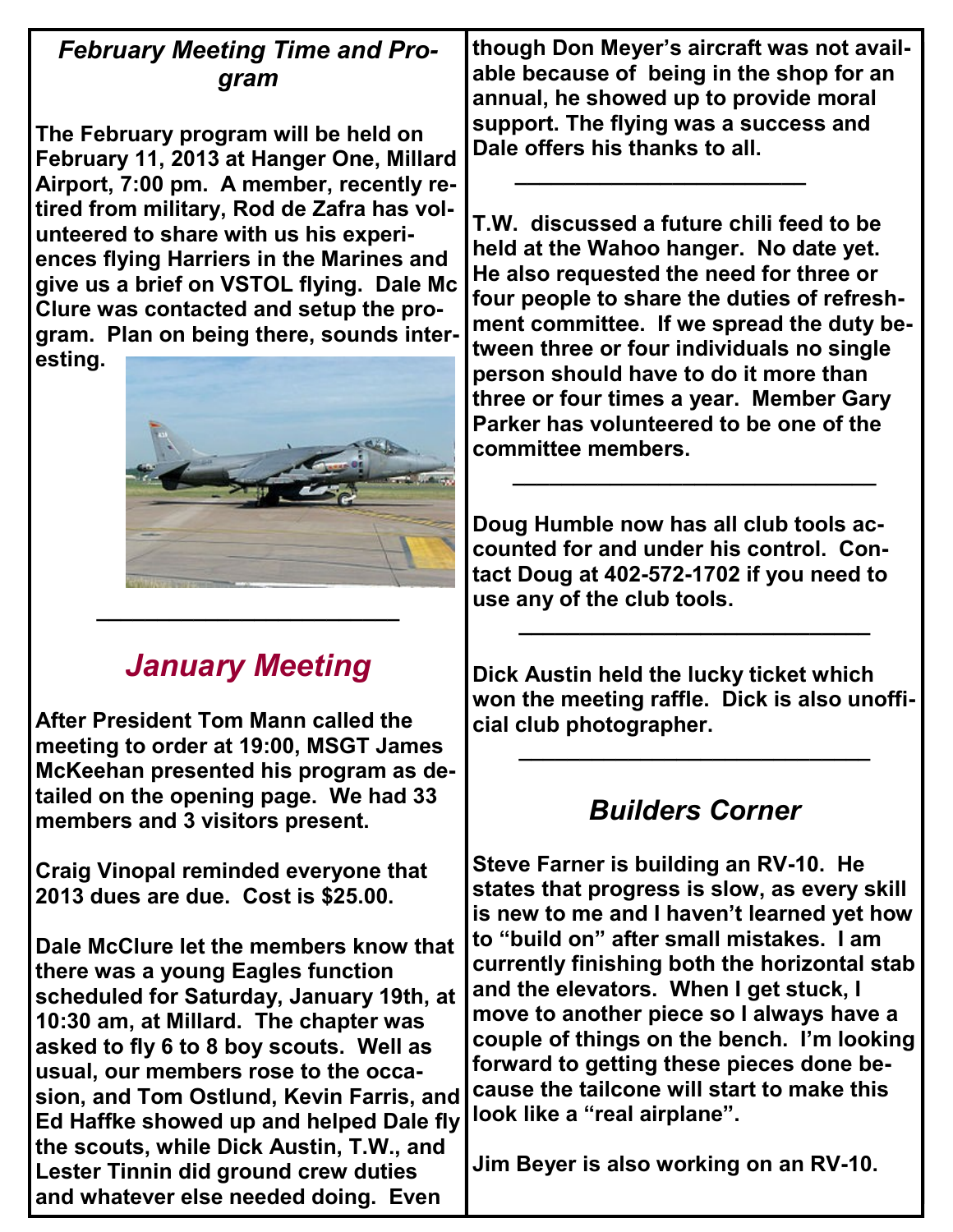| He is currently working on the cabin top<br>and then onto the firewall forward. Lately<br>progress has been slow.<br><b>Chris Halfman has finished the fuselage</b><br>on his RV-7A as of Jan 21. He is getting<br>ready to start on the canopy.<br>Dale Botkin is working on the empennage<br>of his RV-7A.                                                                                                                                                                                                          | about 50 miles. Then it started to rain<br>just after we passed Cross City Florida.<br>Not bad just light rain. The clouds were<br>getting very dark but the visibility was<br>still good. Then two big lighting bolts,<br>one to the left and one to the right. They<br>looked close enough to touch but I am<br>sure that they were at least a mile away.<br>That was our clue to turn around. All<br>three of us made an immediate 180 de-<br>gree turn and went back to Cross City.                      |
|-----------------------------------------------------------------------------------------------------------------------------------------------------------------------------------------------------------------------------------------------------------------------------------------------------------------------------------------------------------------------------------------------------------------------------------------------------------------------------------------------------------------------|--------------------------------------------------------------------------------------------------------------------------------------------------------------------------------------------------------------------------------------------------------------------------------------------------------------------------------------------------------------------------------------------------------------------------------------------------------------------------------------------------------------|
| Tom Mann is working on small parts for<br>his Long-EZ project.                                                                                                                                                                                                                                                                                                                                                                                                                                                        | We tied down the three planes and went<br>to the FBO just in time. The sky opened<br>up and dumped 6" of rain in the next two                                                                                                                                                                                                                                                                                                                                                                                |
| Doug Humble is working on the fuel sys-<br>tem of his Thatcher CX-4.                                                                                                                                                                                                                                                                                                                                                                                                                                                  | hours. We found a motel and spent a<br>lovely evening in Cross City (smile).                                                                                                                                                                                                                                                                                                                                                                                                                                 |
| Pictures for these projects can be sent to<br>webmaster@eaa80.org and they will be<br>posted for viewing on the website<br>www.eaa80.org.                                                                                                                                                                                                                                                                                                                                                                             | I Lester, had an interesting experience<br>during my early flying days. I was shoot-<br>ing touch and goes in a Cessna 172 on a<br>day when it was very windy with the wind                                                                                                                                                                                                                                                                                                                                  |
| <b>Member Flying Experiences</b>                                                                                                                                                                                                                                                                                                                                                                                                                                                                                      | about 30 to 40 degrees off the runway<br>heading. As I approached the runway, I<br>was having a heck of a time staying lined                                                                                                                                                                                                                                                                                                                                                                                 |
| I had asked that members who had inter-<br>esting experiences while flying and felt<br>that they learned something from the ex-<br>perience to let me share it with the other<br>members. Mike Howard has submitted<br>our first one:                                                                                                                                                                                                                                                                                 | up with the runway and I was having to<br>carry more power than I thought I should<br>have. After landing and as I lifted back<br>off the runway, the plane began to sway<br>violently left and right and refused to<br>climb with any authority. Fortunately, I<br>didn't panic and continued to focus on                                                                                                                                                                                                   |
| "When to Turn around"                                                                                                                                                                                                                                                                                                                                                                                                                                                                                                 | flying the plane until it started to climb<br>slowly and I was better able to maintain                                                                                                                                                                                                                                                                                                                                                                                                                       |
| Three of us had flown from the Omaha<br>area to Lakeland Florida for the Sun-N-<br>Fun air show and were returning home.<br>We had flown about 100 miles north in<br>beautiful sun shine when the sky began<br>to darken. Actually it was no surprise<br>thunder storms were predicted from just<br>south of the Florida panhandle all the<br>way across the state. The three airplanes<br>took advantage of good visibility under<br>the clouds and continued north. The air<br>was very smooth as we pressed on for | directional control. I then realized that I<br>had landed and took off with 40 degrees<br>of flaps hanging in the wind. Once I bled<br>off the flaps, the plane performed nor-<br>mally. The lesson I learned was what my<br>instructor had preached to not get into a<br>habit (always using full flaps) but to be<br>aware when conditions may call for a dif-<br>ferent approach. (when windy, use less<br>flaps) I also learned that the 172 will do<br>its best to keep you from hurting your-<br>self. |